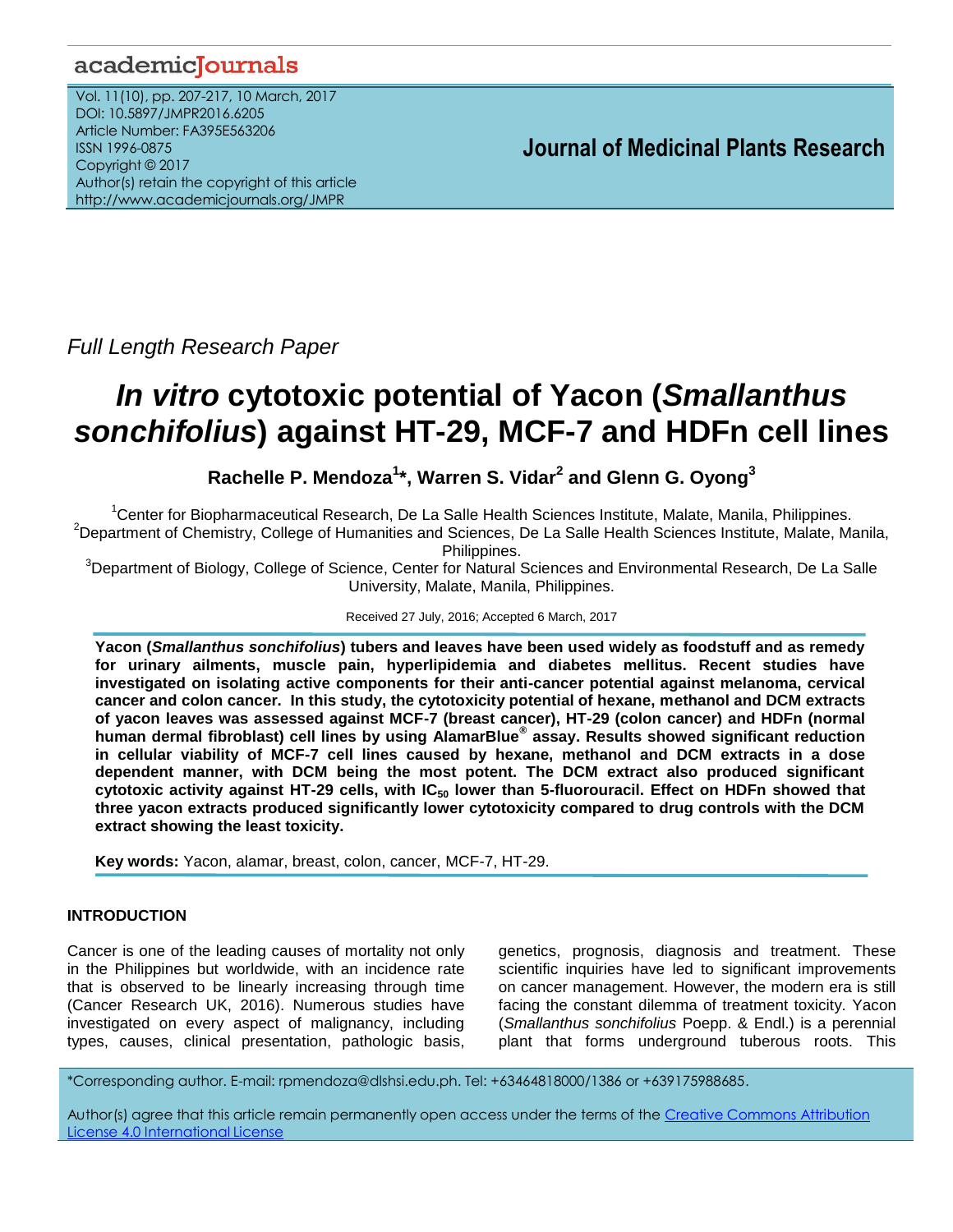member of the sunflower family (Asteraceae) is a native herb found in the Andean regions, and is currently being cultivated in the Mountain Province. Fresh yacon tubers are edible, yellowish white, crisp and juicy similar to apple or sinkamas, with sweetness that increases with storage. The root crops are usually eaten raw, but can also be prepared into syrups, jams and other foodstuff (Graefe et al., 2004). Aside from household consumption as food, there are a number of ethnomedical uses for yacon. The tubers were eaten raw in South America as diuretic for urinary ailments. Similarly, in Bolivia, decoctions of the leaves were used as home remedy for cystitis, kidney and even liver problems. Peruvians alternatively prepare leaves into a warm poultice for treatment of muscle and joint pains (Graefe et al., 2004). In Brazil, leaves of yacon were taken in the form of tea for control of diabetes (Genta et al., 2009).

Yacon tubers consist mainly of fructans with a structure that is of the inulin type, that is,  $\beta(2\rightarrow 1)$ fructofuranosylsaccharose (Ojansivu et al., 2011). This content makes yacon tubers marketable as sucrose substitutes and are considered dietetic. Additionally, fructans have favorable influence on the human intestinal flora and can modify certain types of lipid disorders. Since humans have no enzyme capable of hydrolyzing the  $\beta(2\rightarrow 1)$  bond, these fructans also serve as dietary fiber (Ojansivu et al., 2011). Recently, oligofructans have been classified as prebiotics (Pedreschi et al., 2003). These compounds are transported to the colon and fermented by selected species of gut micro-flora, especially *Bifidobacterium* and *Lactobacill*us, both indicators of a balanced gut flora. The prebiotic effect of yacon tuber extracts has been demonstrated by their fermentation by these gut bacteria, *Lactobacillus plantarum*, *Lactobacillus acidophilus* and *Bifidobacterium bifidum* (Valentova and Ulrichová, 2003). Studies have shown that prebiotic consumption favorably modifies gut flora composition and its metabolic activities. Perhaps in a similar manner, yacon tuber consumption also modulates lipid metabolism, calcium absorption and immune response.  $\beta(2\rightarrow 1)$  fructans are related to  $\beta$ glucans, native polysaccharides found in yeast and fungi, serving as non-specific immunostimulators (Valentová et al., 2003). They bind to macrophages, activate them and initiate the immunity cascade. β-glucans are recommended for the treatment of immunity defects, infections, allergies, chronic fatigue syndrome, high cholesterol levels, stomach problems and as an adjuvant in carcinoma therapy. Yacon tubers are also rich in free fructose, glucose and sucrose (Valentova et al., 2006).

The fructooligosaccharides (FOS) extracted from yacon roots were also found to have hypolipidemic effects on diabetic rats. A significant decrease in fasting plasma triacylglycerol and very low-density lipoprotein levels were observed, along with increased insulin-positive pancreatic cell mass distributed in small cell clusters within the exocrine parenchyma (Habib et al., 2011). The

positive metabolic effects of yacon root extracts were further tested in diabetes. Aqueous extracts were effective in controlling water and food consumption, hyperglycemia and dyslipidemia, and promote the reduction of liver enzymes, suggesting a hepatoprotective effect in rats with drug-induced diabetes mellitus type 1 (Ornelas et al., 2013). FOS extracted from yacon roots was also found to have preventive effect against *Salmonella typhimurium* enteric infection. When given orally up to 30 days, FOS from yacon enhanced nonspecific immunity, such as increasing the total IgA, which improves the immunological intestinal barrier, thereby preventing pathologic colonization by *S. typhimurium* (Velez et al., 2013). The high concentration of fructans in yacon roots was also discovered to have potential for colon cancer prevention. A significant reduction in number and multiplicity of aberrant crypt foci and in number of invasive adenocarcinomas was observed in the groups orally treated with 1% yacon and its symbiotic formulation (yacon plus *L. casei*) (de Moura et al., 2012). Extracts of yacon were also shown to inhibit progression of acute pancreatitis. The inhibitory effect of 1% of yacon extract on dibutyltin dichloride-induced pancreatitis in rats was interpreted based on decreased levels of inflammatory mediators, such as tumor growth factor and cyclooxygenase-2, in yacon-treated subjects (Choi et al., 2012).

Yacon leaves were also extensively studied for physiologic effects on animals. A review on the characteristics of yacon as a functional food (Delgado et al., 2013) states that yacon leaves contain several phenolic compounds that enhance growth of intestinal bacteria with good metabolic properties, inhibiting the attack of pathogens. Hydro-ethanolic crude extracts (400 mg/kg) of yacon leaves given orally to diabetic Wistar rats for 3, 7, 10 and 14 days were shown to significantly decrease fasting and post-prandial serum glucose (Baroni et al., 2008). This finding was further confirmed by another study that utilized methanol, butanol and chloroform extracts, given to Wistar rats at 50, 10 and 20 mg/kg body weight for eight weeks (Genta et al., 2010). This study measured for oral glucose tolerance test and serum insulin, aside from fasting and post-prandial blood glucose. Results showed effective hypoglycemic activity and increased insulin levels. Another study utilized normoglycemic mice and concluded that 100 mg/kg oral dose of yacon leaf tea extract and ent-kaurenoic fraction were both effective in lowering blood glucose levels (Raga et al., 2010). The methanolic extract of yacon leaves yielded ent-kaurenoic acid and related diterpenoid substances. Recently, e*nt*-kaurenoic acid from yacon was found to possess significant antibacterial and antifungal activities (Padla et al., 2012). Extracts of leaves were also found to have *in vivo* radical scavenging activity. Peroxidation of lipids was significantly inhibited, protecting the liver of rats against oxidative injury (Valentova et al., 2003).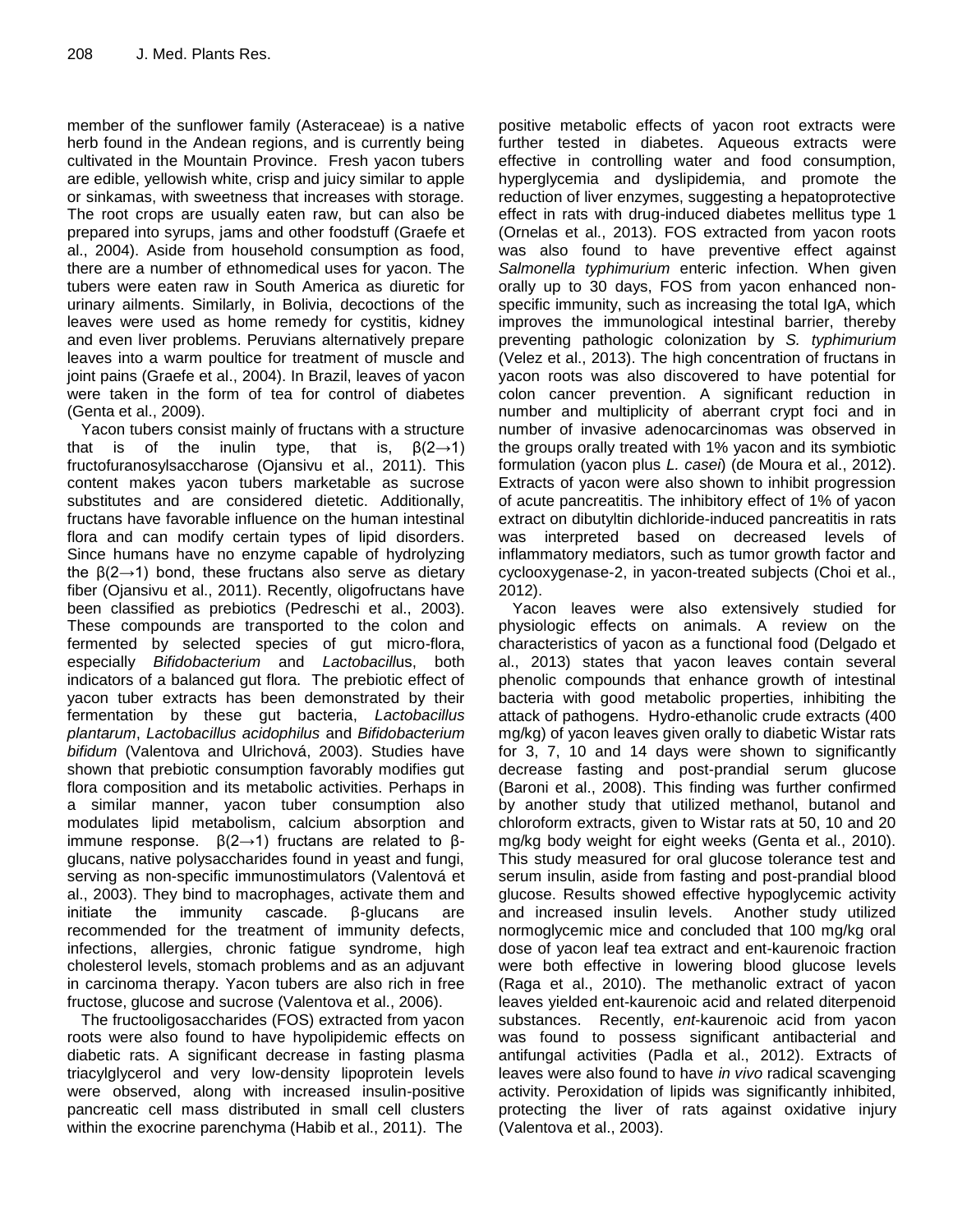Sesquiterpene lactones, namely, enhydrin, uvedalin and sonchifolin, were also isolated from the leaves of yacon (Siriwan et al., 2011). Sesquiterpene lactones are plant products extensively studied for their wide array of biological activities, such as anti-inflammatory, neurocytotoxic and anticancer potentials (Cho et al., 2004). The ones isolated from yacon leaves, specifically enhydrin and uvedalin, are demonstrated to have potent anticancer activity against cervical cancer cell line, specifically by inducing apoptosis-mediated proliferation inhibition via caspase and deactivation of NF-κB (Siriwan et al., 2011). Another study have also shown chemopreventive properties of the sesquiterpene lactones isolated from yacon leaves, with enhydrin, uvedalin and sonchifolin showing stronger chemopreventive activity than parthenolide (Siriwan et al., 2011). The latter is a reference sesquiterpene lactone that has been proven to possess potent chemopreventive properties and is now included in cancer clinical trials (Ghantous et al., 2010). A study exploring on trypanocidal activity of sesquiterpene lactones isolated from yacon revealed that enhydrin, uvedalin and polymatin B efficiently inhibited both the epimastigote and the replicative intracellular amastigotes of *Trypanosoma cruzi* (Frank et al., 2013).

Yacon has also been investigated on its action against colon cancer and melanoma. Scientists used 1,2 dimethylhydrazine to induce colon carcinogenesis in male Wistar rats. Those administered with dried extract of yacon root and a mixture of yacon with a probiotic showed significant reduction in number and multiplicity of aberrant crypt foci and decreased number of invasive adenocarcinomas (De Moura et al., 2012). Another study investigated the anti-oxidant and anti-cancer activities of different organic solvent fractions of yacon root. Hexane fractions showed high growth inhibitory activities against cancer cells (Min et al., 2012). Another study explored the potential of yacon for melanin synthesis inhibition. Yacon leaf extracts exhibited significant anti-melanogenic activity to suppress melanin synthesis in mouse B16 melanoma cells (Ishikawa et al., 2010).

This study aims to establish reliable data on the anticancer activity of yacon extracts, specifically against breast and colon cancer cell lines. Future scientific ventures on acute toxicity, subacute toxicity and human clinical investigations on yacon will greatly benefit from the output of this study. The information generated from this research can also be used in further identification of active components, which will eventually aid in the discovery and synthesis of a novel, plant-derived drug with superior cytotoxic activity and acceptable side effect profile.

#### **MATERIALS AND METHODS**

#### **Collection of plant**

Yacon leaves were collected from a farm in Misamis Oriental under

the management of Doalnara Multi-Purpose Cooperative. Samples of the leaves were sent to the Bureau of Plant Industry for taxonomic identification. The leaves were cleaned and shade dried for more than 4 weeks in average ambient temperature of 32°C and humidity of 64%. The dried materials were ground into powder using a blender and stored in airtight plastic containers and labeled accordingly.

#### **Preparation of plant extract**

The finely ground leaves of *S. sonchifolius* (278.62 g) was exhaustively extracted for six consecutive days (two days for each type of solvent) with solvents in increasing polarity starting with hexane, followed by dichloromethane, and lastly with methanol. For every extraction, the collected crude extracts were concentrated *in vacuo* using a Buchi rotavapor at a maintained temperature of 45°C. Each extraction afforded three crude extracts labeled as SsH for the hexane extract, SsD for the dichloromethane extract, and SsM for the methanol extract. Small amounts of each crude extract (0.2029 g for SsM, 0.6832 g for SsD, and 0.3888 for SsH) were prepared into 100 µg/ml using 0.2% dimethyl sulfoxide (DMSO) in complete Dulbecco's modified eagle medium (DMEM) as solvent. This working concentration was then serially diluted (two-fold) to 50, 25, 12.5, 6.25, 3.125, 1.563 and 0.781 µg/ml during treatment on the different cell lines.

#### **Cell culture**

Three cell lines were used for this study, namely, breast cancer (MCF-7), colon cancer (HT-29) and normal human neonatal dermal fibroblast (HDFn) cells. The cells were maintained in Dulbecco's Modified Eagle Medium (DMEM, Invitrogen, USA) supplemented with 10% fetal bovine serum (FBS, Invitrogen, USA) and 1% antibiotic antimycotic (Invitrogen, USA) in tissue culture flasks (Falcon, USA) and incubated at 37°C, 5% CO<sup>2</sup> and 95% relative humidity. Cell counts were obtained by the trypan blue exclusion method to calculate cell densities to a final of  $1 \times 10^4$  viable cells per ml. Experiments were performed in flat bottom 96-well microplates (Falcon, USA) seeded with cell densities of 1  $\times$  10<sup>3</sup> cells per well. The cells were incubated for 24 h before the drug or plant extracts were added. Untreated cells served as negative controls while 0.2% DMSO in complete DMEM as negative vehicle control. After treatment, the cells were incubated for 48 h prior to analysis with the AlamarBlue® assay (Sankara et al., 2013).

#### **AlamarBlue® assay**

Ten microliters of AlamarBlue® was aseptically added to each well. The plates were shaken carefully to thoroughly mix the contents. These were then further incubated at  $37^{\circ}$ C,  $5\%$  CO<sub>2</sub> and  $95\%$ relative humidity for 4 h. Viable cells in culture reduce blue resazurin in AlamarBlue® into red resorufin, which has maximum absorbance measured at 570 nm using a microplate reader (ELx800, Biotek, USA) (Fotakis et al., 2006; Sankara et al., 2013).

Methotrexate, colchicine, tamoxifen and 5-fluorouracil were used as standard drug controls. Concentrations of these drugs were prepared similarly as that of the extracts using complete DMEM as solvent. The assay was done in triplicates. The percentage of inhibited growth was computed as: 100 – [(absorbance of treated cells/absorbance of untreated cells) × 100].

#### **Statistical analysis**

The data were expressed as mean optical density  $\pm$  standard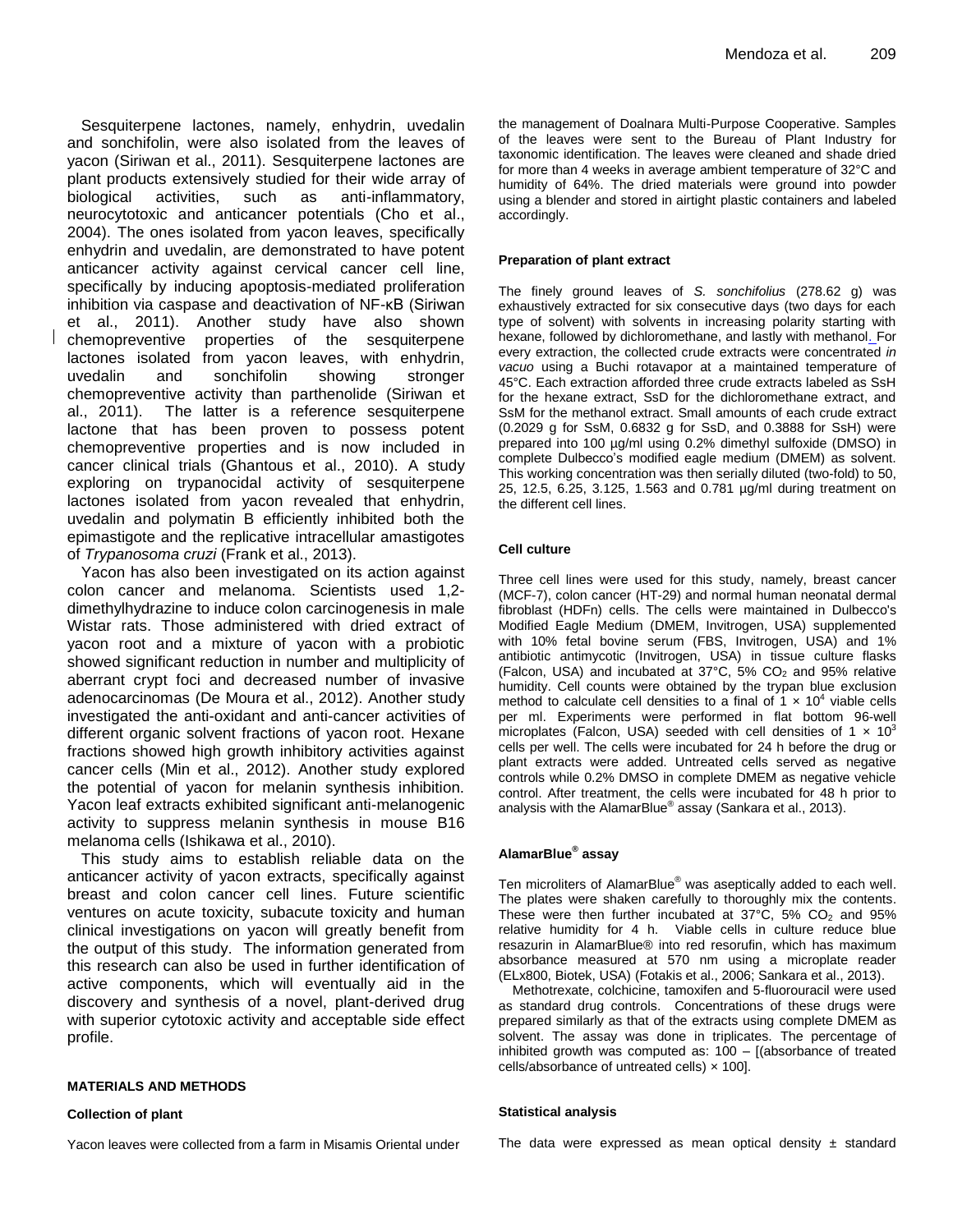| <b>Controls/Plant extracts</b> |               |               |                 | Optical density (AU)* at different concentration (µg/ml) |                                 |                                           |               |                 |
|--------------------------------|---------------|---------------|-----------------|----------------------------------------------------------|---------------------------------|-------------------------------------------|---------------|-----------------|
|                                | 0.78          | 1.56          | 3.13            | 6.25                                                     | 12.50                           | 25.00                                     | 50.00         | 100.00          |
| C                              | $0.93 + 0.01$ | $0.92 + 0.02$ | $0.77 \pm 0.03$ | $0.67 \pm 0.07$                                          |                                 | $0.45\pm0.02$ $0.33\pm0.02$ $0.23\pm0.02$ |               | $0.15 \pm 0.00$ |
| FC                             | $0.87 + 0.02$ | 0.73+0.02     | 0.55+0.03       | $0.55 \pm 0.04$                                          | $0.48 \pm 0.02$ $0.37 \pm 0.02$ |                                           | 0.36+0.02     | 0.26+0.01       |
| м                              | $1.18 + 0.48$ | 0.76+0.05     | $0.72 + 0.02$   | $0.66 \pm 0.04$                                          | $0.55 \pm 0.03$ $0.47 \pm 0.00$ |                                           | $0.37 + 0.00$ | $0.27 + 0.00$   |
| т                              | $1.07 + 0.39$ | 0.95+0.26     | $0.80 \pm 0.07$ | $0.74 \pm 0.01$                                          | $0.72 \pm 0.02$ $0.70 \pm 0.03$ |                                           | 0.48+0.01     | $0.46 + 0.02$   |
| <b>SSH</b>                     | 1 22+0 22     | 0.96+0.03     | 0.77+0.02       | $0.66 \pm 0.00$                                          | $0.44\pm0.02$ $0.44\pm0.04$     |                                           | 0.35+0.05     | $0.24 + 0.04$   |
| <b>SSM</b>                     | $0.96 + 0.03$ | 0.86+0.01     | $0.70 \pm 0.05$ | $0.66 \pm 0.03$                                          | $0.47\pm0.02$ $0.47\pm0.01$     |                                           | 0.36+0.00     | 0.26+0.01       |
| <b>SSD</b>                     | 0.88+0.01     | $0.76 + 0.03$ | 0.66+0.03       | $0.55 \pm 0.02$                                          | $0.44 \pm 0.03$ $0.37 \pm 0.01$ |                                           | $0.24 + 0.04$ | $0.27 + 0.00$   |
| <b>DMSO</b>                    | $0.92 + 0.23$ | $0.74 + 0.02$ | $0.72 \pm 0.03$ | $0.70 \pm 0.02$                                          | $0.70{\pm}0.02$                 | $0.68 \pm 0.03$                           | 0.67+0.03     | 0.66+0.04       |

**Table 1.** Mean optical density (AU) from MCF-7 at different concentrations (µg/ml) of *Smallanthus sonchifolius* leaves extracts and controls.

\*Mean ± SD, n=3. C: Colchicine; FC: 5-fluorouracil; M: methotrexate; T: tamoxifen; SSH: hexane extract; SSM: methanol extract; SSD: dichloromethane extract; DMSO: solvent.



**Figure 1.** Mean optical density (AU) vs. concentration (µg/ml) – MCF-7.

deviation (SD). Analysis of variance (ANOVA) was used to assess significant differences between controls and plant extracts.  $IC_{50}$  for extracts and controls were computed from the generated doseresponse curves.

# **RESULTS**

#### **MCF-7 Cell Line**

The next set of tables and figures shows the cytotoxicity effect of increasing concentrations of yacon leaves extracts and controls on breast cancer cells. The measured optical densities are tabulated in Table 1, and plotted against concentration in Figure 1. The computed percentages of cell viability inhibition are shown in Table 2 and Figure 2. There is an observed linear decrease in optical density and increase in cellular growth inhibition with increasing concentration of the three extracts. ANOVA analysis revealed significant difference (p value < 0.001) from negative control for the three extracts at concentrations 12.5, 25 (except for hexane extract), 50 and 100 µg/ml, and no significant difference from the positive controls at all concentration levels, except for tamoxifen.

The  $IC_{50}$  were computed using log-linear regression dose-response curve and are shown in Table 3, along with measure of linearity  $(r^2)$ , slope and their respective confidence intervals. The three extracts significantly reduced viability of cells in dose-dependent manner, with the DCM extract being the most potent. The  $IC_{50}$  for the hexane and methanol extracts were 32.08 and 37.44 µg/ml, respectively. These values are higher than the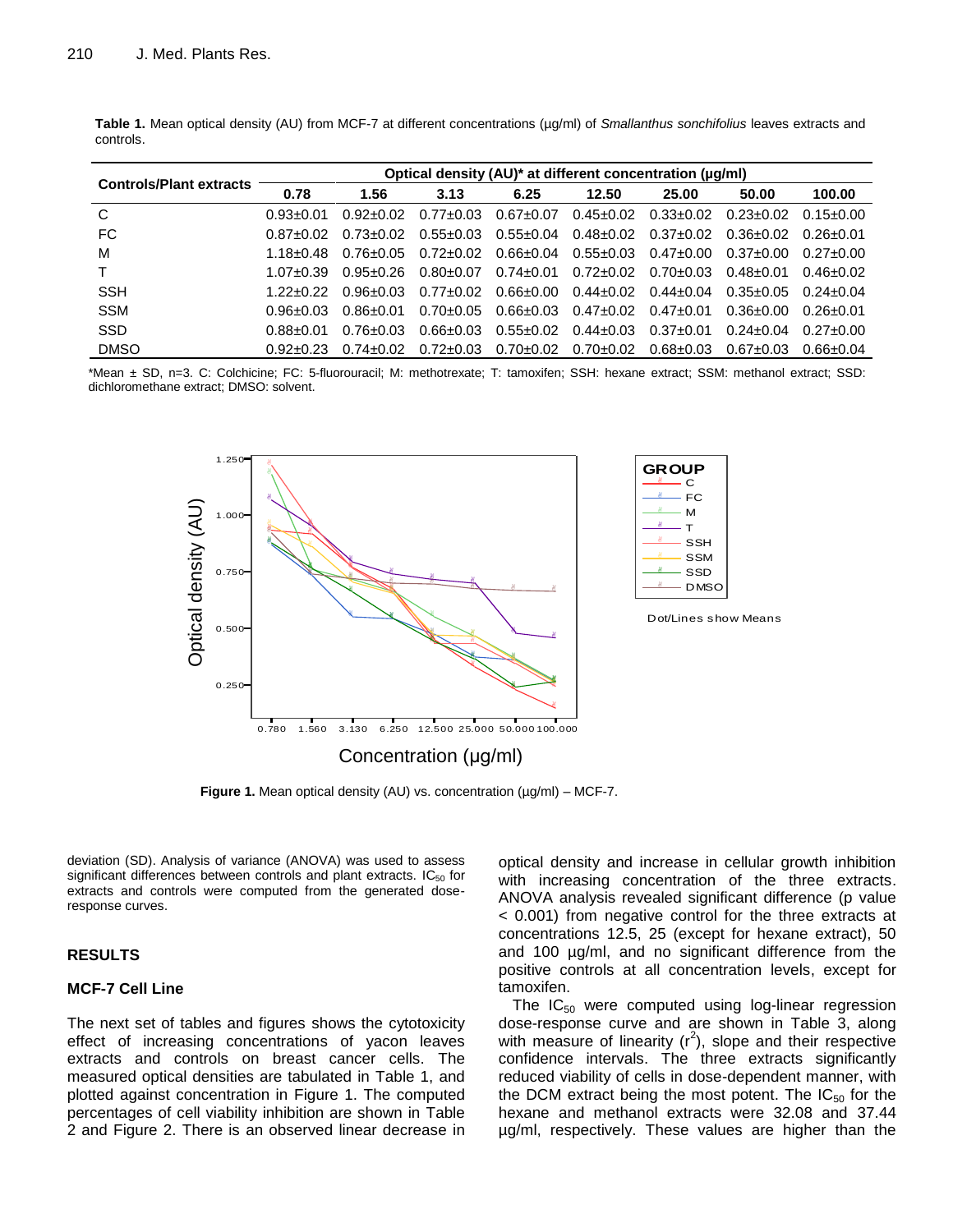|  | Table 2. Percentage of inhibited MCF-7 at different concentrations (µg/ml) of Smallanthus sonchifolius leaves extracts and controls. |
|--|--------------------------------------------------------------------------------------------------------------------------------------|
|--|--------------------------------------------------------------------------------------------------------------------------------------|

| <b>Controls/Plant</b> |                    | % Cell Inhibition at Different Concentration (uq/ml)* |                  |                  |                  |                  |                  |                  |  |  |  |
|-----------------------|--------------------|-------------------------------------------------------|------------------|------------------|------------------|------------------|------------------|------------------|--|--|--|
| extracts              | 0.78               | 1.56                                                  | 3.13             | 6.25             | 12.50            | 25.00            | 50.00            | 100.00           |  |  |  |
| $\mathsf{C}$          | $-22.09 \pm 1.64$  | $-17.74 \pm 2.63$                                     | $3.19 + 4.28$    | $15.71 \pm 8.84$ | $40.99 \pm 2.74$ | $56.57 \pm 2.39$ | $69.85 \pm 2.55$ | $80.46 \pm 0.33$ |  |  |  |
| FC                    | $-13.68 \pm 3.01$  | $6.07 \pm 2.88$                                       | $30.48 \pm 3.88$ | $31.58 \pm 5.43$ | $37.64 \pm 2.08$ | $50.98 \pm 1.98$ | $52.46 \pm 2.57$ | $65.75 \pm 0.59$ |  |  |  |
| м                     | $-54.51 \pm 63.06$ | $2.09 + 6.37$                                         | $9.70 \pm 2.46$  | 16.79±4.56       | $28.07+4.18$     | 38.88±0.38       | $51.98 \pm 0.15$ | 65.05+0.13       |  |  |  |
| $\mathsf{T}$          | $-39.87 \pm 50.30$ | $-22.05 \pm 32.89$                                    | $-13\pm8.40$     | $6.85 \pm 1.52$  | $6.14 \pm 2.14$  | $7.99 \pm 3.47$  | $37.21 \pm 1.77$ | $39.55 + 2.28$   |  |  |  |
| <b>SSH</b>            | $-59.91 \pm 28.12$ | $-23.03 \pm 3.74$                                     | $3.27 + 2.36$    | $17.67 \pm 0.13$ | $43.08 \pm 2.42$ | $42.77 + 5.60$   | $54.64 \pm 6.10$ | 68.29+5.53       |  |  |  |
| <b>SSM</b>            | $-25.05 \pm 3.36$  | $-10.60+1.04$                                         | $11.29 + 6.41$   | $17.46 + 4.27$   | $38.34 \pm 2.11$ | $38.93 \pm 0.91$ | $52.90+0.20$     | 66.32±0.83       |  |  |  |
| <b>SSD</b>            | $-15.12 \pm 1.17$  | $1.97 + 4.17$                                         | $16.75 \pm 3.84$ | $31.62 \pm 2.82$ | $42.34 \pm 4.39$ | $51.90 \pm 0.60$ | 68.28+4.67       | $65.09 \pm 0.55$ |  |  |  |
| <b>DMSO</b>           | $-20.74 \pm 30.61$ | $4.91 \pm 2.88$                                       | $9.15 \pm 3.72$  | $12.16 \pm 2.68$ | $8.83 \pm 2.54$  | $11.10+4.17$     | $12.33 + 4.14$   | $12.75 + 4.95$   |  |  |  |

\*Mean±SD, n=3. C: Colchicine; FC: 5-fluorouracil; M: methotrexate; T: tamoxifen; SSH: hexane extract; SSM: methanol extract; SSD: dichloromethane extract; DMSO: solvent.



**Figure 2.** percentage cell inhibition vs. concentration (µg/ml) – MCF-7.

Table 3. IC<sub>50</sub> values and other dose-response curve parameters against MCF-7 for *Smallanthus sonchifolius* leaves extracts and controls.

| <b>Controls/Plant extracts</b> | 2,   |                  | 95%CI    |              | Slope (coefficient for | 95%CI |              | $IC_{50}$    |
|--------------------------------|------|------------------|----------|--------------|------------------------|-------|--------------|--------------|
|                                |      | <b>Intercept</b> | Lower    | <b>Upper</b> | dose)                  | Lower | <b>Upper</b> | $(\mu g/ml)$ |
| C                              | 0.98 | $-21.81$         | $-25.85$ | $-17.78$     | 23.03                  | 21.53 | 24.53        | 22.61        |
| FC                             | 0.92 | 0.65             | $-4.67$  | 5.96         | 14.69                  | 12.72 | 16.66        | 28.77        |
| M                              | 0.69 | $-24.59$         | -40.96   | $-8.22$      | 20.35                  | 14.28 | 26.42        | 39.06        |
|                                | 0.61 | $-28.31$         | $-42.65$ | $-13.98$     | 15.04                  | 9.72  | 20.36        | 182.42       |
| <b>SSH</b>                     | 0.89 | $-35.15$         | $-45.51$ | $-24.78$     | 24.55                  | 20.71 | 28.39        | 32.08        |
| <b>SSM</b>                     | 0.97 | $-16.00$         | $-19.87$ | $-12.12$     | 18.22                  | 16.78 | 19.65        | 37.44        |
| <b>SSD</b>                     | 0.96 | $-4.91$          | $-9.15$  | $-0.66$      | 17.33                  | 15.76 | 18.90        | 23.77        |
| <b>DMSO</b>                    | 0.20 | $-3.94$          | $-12.84$ | 4.95         | 4.71                   | 1.41  | 8.01         | 95092.08     |

C: Colchicine; FC: 5-fluorouracil; M: methotrexate; T: tamoxifen; SSH: hexane extract; SSM: methanol extract; SSD: dichloromethane extract; DMSO: solvent.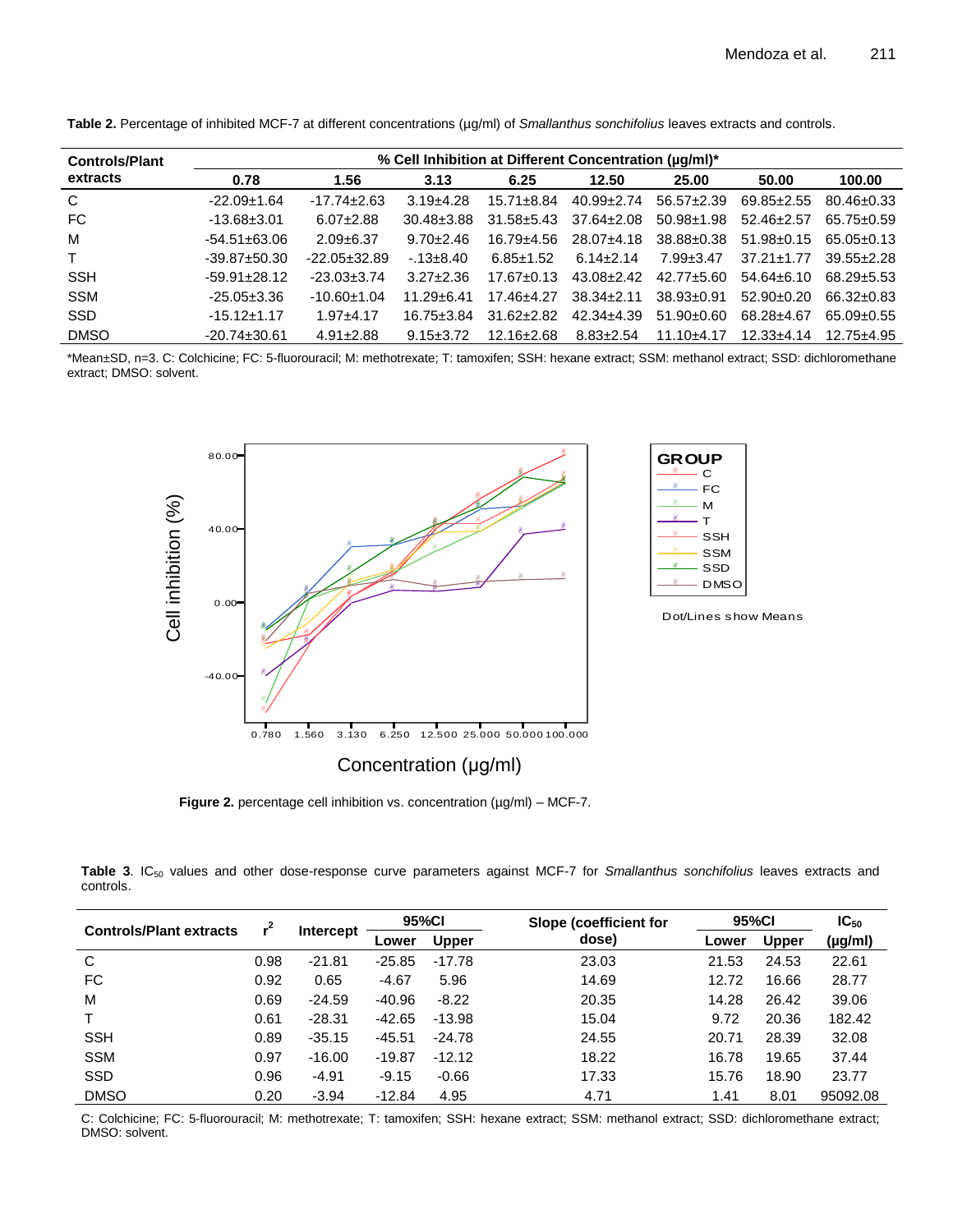| <b>Controls/Plant extracts</b> |               |               |                 | Optical density (AU)* at different concentration (µg/ml) |                                 |                                 |                 |                 |  |  |  |  |  |  |
|--------------------------------|---------------|---------------|-----------------|----------------------------------------------------------|---------------------------------|---------------------------------|-----------------|-----------------|--|--|--|--|--|--|
|                                | 0.78          | 1.56          | 3.13            | 6.25                                                     | 12.50                           | 25.00                           | 50.00           | 100.00          |  |  |  |  |  |  |
| C                              | $0.88 + 0.02$ | 0.76+0.00     | $0.65 \pm 0.01$ | $0.55 \pm 0.00$                                          | $0.45 \pm 0.02$                 | $0.33 \pm 0.02$                 | 0.27+0.01       | $0.17 + 0.01$   |  |  |  |  |  |  |
| FC                             | 0.86+0.01     | 0.76+0.00     | $0.66 \pm 0.01$ | $0.55 \pm 0.01$                                          |                                 | $0.45 \pm 0.02$ $0.34 \pm 0.02$ | 0.25+0.01       | $0.13 \pm 0.01$ |  |  |  |  |  |  |
| M                              | $0.87 + 0.01$ | 0.78+0.02     | $0.74 \pm 0.02$ | $0.65 \pm 0.03$                                          | $0.63 \pm 0.02$ $0.47 \pm 0.01$ |                                 | 0.43+0.02       | $0.24 + 0.01$   |  |  |  |  |  |  |
| $\mathsf{T}$                   | $0.84 + 0.03$ | $0.75 + 0.02$ | $0.73 \pm 0.03$ | $0.65 \pm 0.00$                                          | $0.56 \pm 0.01$                 | $0.55 \pm 0.02$                 | $0.55 \pm 0.02$ | $0.52 + 0.02$   |  |  |  |  |  |  |
| <b>SSH</b>                     | $0.84 + 0.03$ | 0.75+0.01     | $0.75 \pm 0.01$ | $0.64 \pm 0.01$                                          | 0.53+0.01                       | $0.52 + 0.01$                   | $0.52 + 0.02$   | $0.50 + 0.01$   |  |  |  |  |  |  |
| <b>SSM</b>                     | $0.85 + 0.00$ | $0.74 + 0.01$ | $0.73 \pm 0.01$ | $0.63 \pm 0.01$                                          | $0.53 \pm 0.01$                 | $0.52 \pm 0.01$                 | $0.52 + 0.01$   | $0.51 + 0.01$   |  |  |  |  |  |  |
| <b>SSD</b>                     | 0.86+0.01     | $0.65 + 0.03$ | $0.54 \pm 0.02$ | $0.55 \pm 0.03$                                          | $0.44 \pm 0.02$                 | $0.33 \pm 0.02$                 | 0.25+0.01       | $0.13 \pm 0.02$ |  |  |  |  |  |  |
| <b>DMSO</b>                    | $0.85 + 0.03$ | $0.75 + 0.03$ | $0.73 \pm 0.02$ | $0.68 \pm 0.01$                                          | $0.65 \pm 0.00$                 | $0.65 \pm 0.00$                 | $0.64 \pm 0.02$ | 0.64+0.02       |  |  |  |  |  |  |

**Table 4.** Mean optical density (AU) from HT-29 at different concentrations (µg/ml) of *Smallanthus sonchifolius* leaves extracts and controls.

\*Mean + SD, n=3. C: Colchicine; FC: 5-fluorouracil; M: methotrexate; T: tamoxifen; SSH: hexane extract; SSM: methanol extract; SSD: dichloromethane extract; DMSO: solvent.



**Figure 3.** Mean optical density (AU) vs. concentration (µg/ml) – HT-29.

computed  $IC_{50}$  for colchicine and 5-fluorouracil, but are significantly lower than the  $IC_{50}$  of tamoxifen and methotrexate. The DCM extract has the lowest  $IC_{50}$  at 23.77 µg/ml, which is significantly lower than the positive controls, except for colchicine.

#### **HT-29 cell line**

Table 4 and Figure 3 show cytotoxic effect of the Yacon leaves extracts and drug controls on colon cancer cells. Decreasing optical densities were observed in a linear fashion after treatment with increasing concentrations of the three Yacon extracts. Percentage cell growth inhibition was computed based on these values, and are shown in Table 5 and plotted against increasing concentrations in Figure 4. The DCM extract significantly reduced cell viability in a dose-dependent manner. ANOVA analysis showed significant difference (p < 0.001) of optical density and cell viability from the negative control, and no significant difference from positive controls (5-flurouracil and colchicine) starting from 3.125 µg/ml concentration of DCM extract.

Dose-response curve parameters were generated using log-linear regression to compute for the  $IC_{50}$  (Table 6). Hexane and methanol extracts did not exhibit significant cytotoxicity (IC<sub>50</sub> > 100  $\mu$ g/ml). On the other hand, the  $IC_{50}$  for the DCM extract is 14.32  $\mu$ g/ml, which is lower than all the positive drug controls, including 5 fluorouracil. This indicates potent cytotoxicity effect produced by the DCM extract.

#### **HDFn cell line**

Effect on normal human cell line was assessed by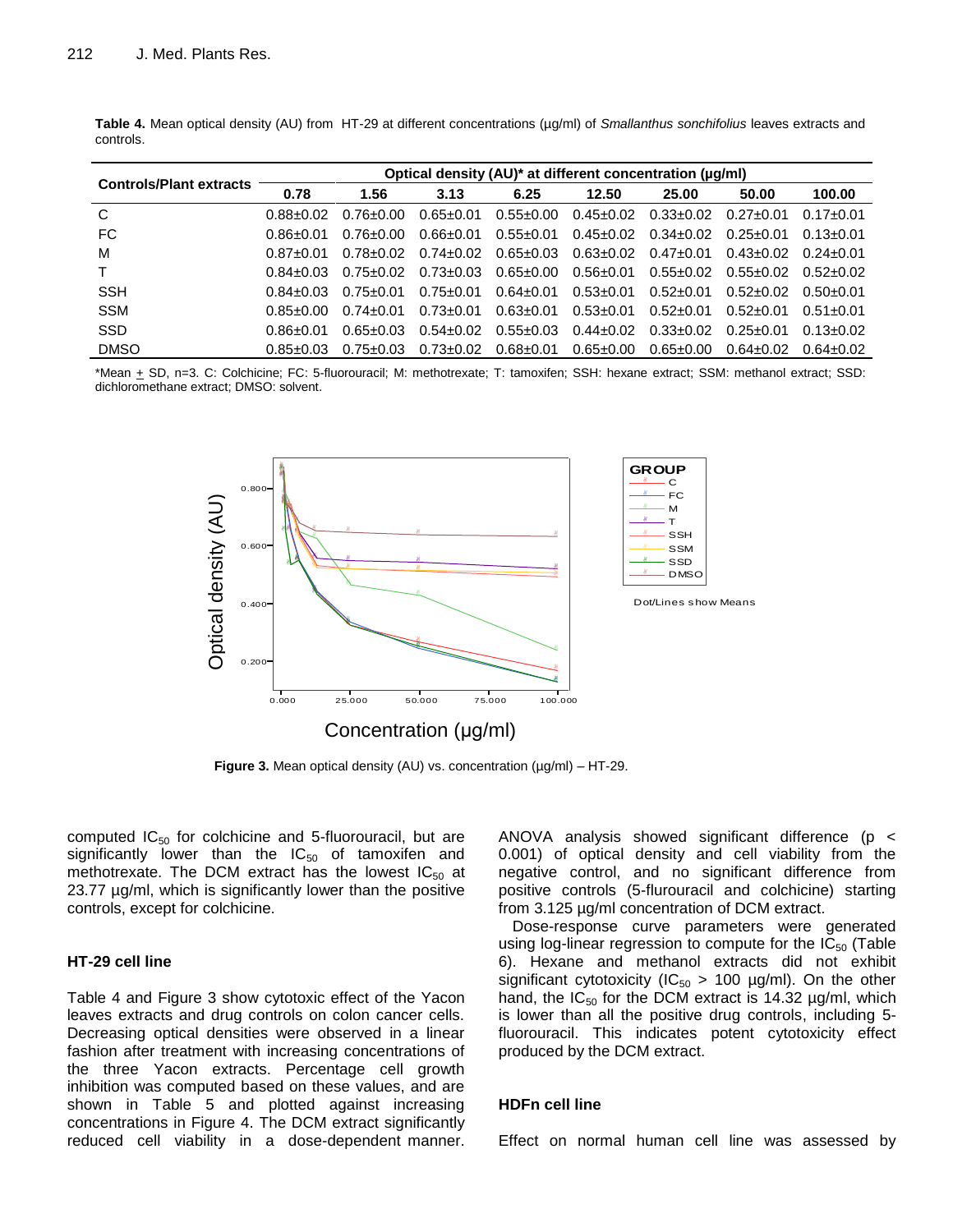| <b>Control/Plant extracts</b> |                 |                 |                  |                  | % Cell inhibition at different concentration (uq/ml)* |                  |                  |                  |
|-------------------------------|-----------------|-----------------|------------------|------------------|-------------------------------------------------------|------------------|------------------|------------------|
|                               | 0.78            | 1.56            | 3.13             | 6.25             | 12.50                                                 | 25.00            | 50.00            | 100.00           |
| C                             | 1.65+1.92       | $-0.44 + 0.43$  | $11.77 \pm 0.68$ | $22.81 \pm 0.53$ | $46.09 \pm 2.75$                                      | $61.62 \pm 1.73$ | 71.68+1.10       | 79.86±1.61       |
| FC                            | $3.18 + 0.85$   | $-1.06 + 0.13$  | $11.37 \pm 0.82$ | 22.58±1.54       | 45.80±1.90                                            | $60.33 \pm 2.14$ | 74.25+0.88       | $84.58 \pm 0.95$ |
| M                             | $2.70 + 1.17$   | $-3.44 + 2.89$  | $0.18 + 2.73$    | $8.74 \pm 3.66$  | $23.77 \pm 2.46$                                      | $45.23 \pm 0.68$ | $54.67 + 2.11$   | 71.78+1.52       |
| T.                            | $5.92 + 2.86$   | $0.75 + 2.06$   | $1.85 \pm 3.94$  | $9.16 \pm 0.32$  | $32.45 + 1.47$                                        | $35.45 + 2.79$   | $42.60 + 2.31$   | $38.76 + 2.42$   |
| <b>SSH</b>                    | $5.28 + 3.70$   | $0.57+0.88$     | $-0.90+1.52$     | $9.91 \pm 1.46$  | $35.47 \pm 1.38$                                      | $38.85 \pm 1.66$ | $45.89 \pm 1.58$ | $42.00+1.29$     |
| <b>SSM</b>                    | $4.08 \pm 0.47$ | $1.85 \pm 1.05$ | $0.72 \pm 0.67$  | $11.59 \pm 0.99$ | $36.32 \pm 1.15$                                      | $38.62 \pm 1.04$ | $45.72 \pm 0.90$ | $40.40 + 1.17$   |
| <b>SSD</b>                    | $3.30 + 0.81$   | $13.77 + 3.91$  | $27.29 \pm 3.17$ | $22.95 \pm 3.93$ | $47.34 + 2.20$                                        | 61.62+2.36       | 73.23+1.47       | $84.66 + 2.13$   |
| <b>DMSO</b>                   | $5.09 \pm 3.72$ | $1.15 \pm 3.36$ | $0.99 + 2.33$    | $4.25 \pm 1.54$  | $20.82 \pm 0.44$                                      | $23.98 \pm 0.49$ | $32.81 \pm 1.96$ | 25.64+2.26       |

Table 5. Percentage of inhibited HT-29 at different concentrations (µg/ml) of *Smallanthus sonchifolius* leaves extracts and controls.

\*Mean + SD, n=3. C: Colchicine; FC: 5-fluorouracil; M: methotrexate; T: tamoxifen; SSH: hexane extract; SSM: methanol extract; SSD: dichloromethane extract; DMSO: solvent.



**Figure 4.** Percentage of cell inhibition vs. concentration (µg/ml) – HT-29.

Table 6. IC<sub>50</sub> values and other dose-response curve parameters against HT-29 for *Smallanthus sonchifolius* leaves extracts and controls.

|                                |      |                  | 95%Cl    |              |                              | 95%CI | $IC_{50}$    |         |
|--------------------------------|------|------------------|----------|--------------|------------------------------|-------|--------------|---------|
| <b>Controls/Plant extracts</b> |      | <b>Intercept</b> | Lower    | <b>Upper</b> | Slope (coefficient for dose) | Lower | <b>Upper</b> | (µg/ml) |
| С                              | 0.96 | $-3.57$          | $-7.98$  | 0.834        | 18.56                        | 16.93 | 20.2         | 17.93   |
| FC                             | 0.96 | $-4.15$          | $-8.88$  | 0.57         | 19.17                        | 17.42 | 20.93        | 16.86   |
| M                              | 0.89 | $-9.14$          | $-15.69$ | $-2.59$      | 15.87                        | 13.45 | 18.3         | 41.53   |
|                                | 0.82 | $-0.21$          | $-5.59$  | 5.16         | 9.67                         | 7.68  | 11.67        | 179.89  |
| <b>SSH</b>                     | 0.82 | $-1.38$          | $-7.4$   | 4.62         | 10.79                        | 8.56  | 13.02        | 116.96  |
| <b>SSM</b>                     | 0.83 | $-0.49$          | $-6.09$  | 5.11         | 10.51                        | 8.43  | 12.59        | 122.00  |
| <b>SSD</b>                     | 0.96 | 4.56             | 0.47     | 8.65         | 17.07                        | 15.56 | 18.59        | 14.32   |
| <b>DMSO</b>                    | 0.76 | $-0.17$          | $-4.58$  | 4.25         | 6.66                         | 5.02  | 8.3          | 1868.76 |

C: Colchicine; FC: 5-fluorouracil; M: methotrexate; T: tamoxifen; SSH: hexane extract; SSM: methanol extract; SSD: dichloromethane extract; DMSO: solvent.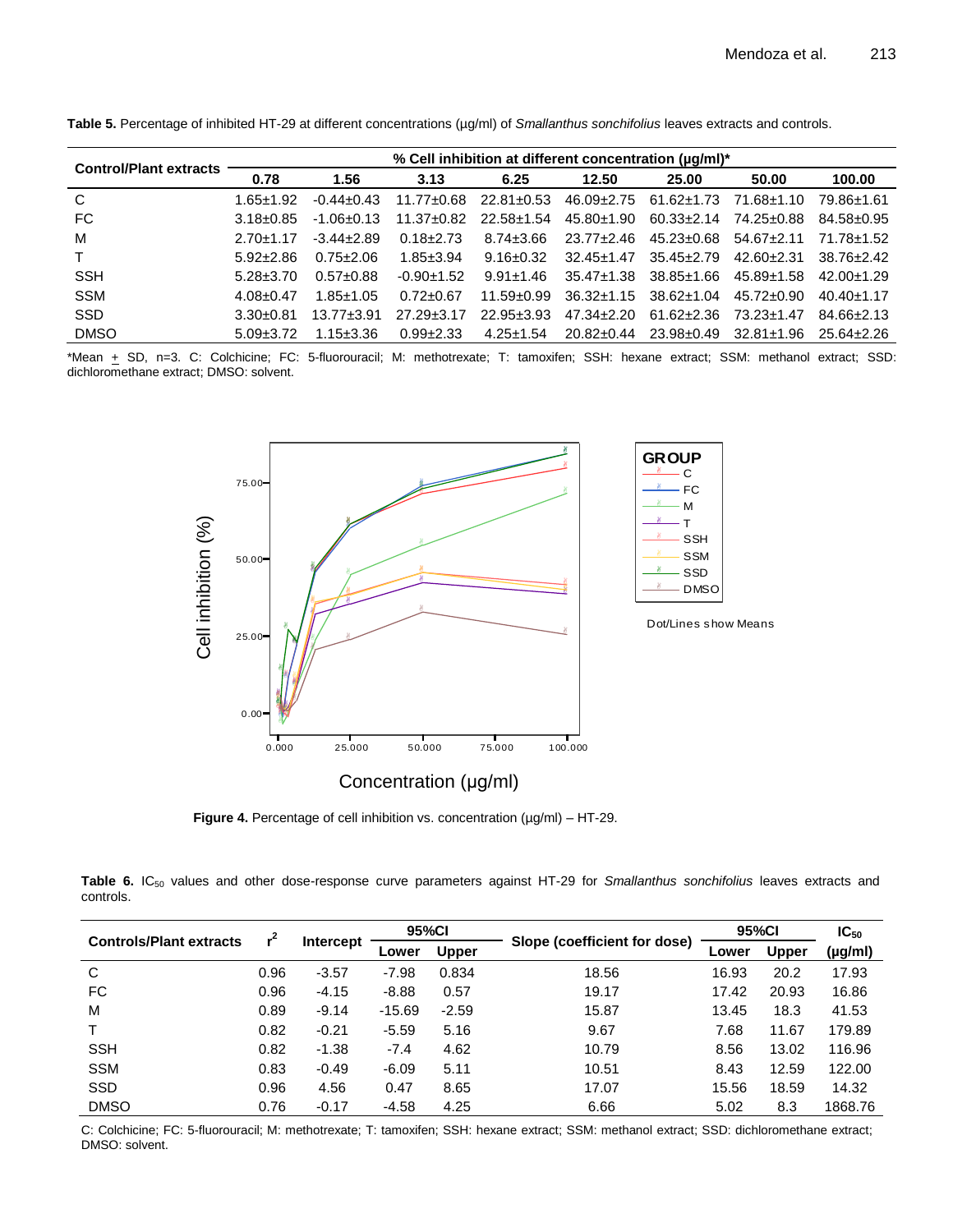| <b>Control/Plant extracts</b> |               |               |                 |                 | Optical density (AU)* at different concentration (µg/ml) |                 |                 |               |
|-------------------------------|---------------|---------------|-----------------|-----------------|----------------------------------------------------------|-----------------|-----------------|---------------|
|                               | 0.78          | 1.56          | 3.13            | 6.25            | 12.50                                                    | 25.00           | 50.00           | 100.00        |
| C                             | $0.56 + 0.02$ | $0.55 + 0.01$ | $0.54 \pm 0.02$ | $0.50 \pm 0.07$ | $0.45 \pm 0.10$                                          | $0.39 \pm 0.06$ | $0.30 \pm 0.02$ | $0.24 + 0.03$ |
| FC                            | $0.55 + 0.01$ | $0.52 + 0.01$ | $0.52 \pm 0.01$ | $0.51 + 0.01$   | $0.43 \pm 0.05$                                          | $0.39 \pm 0.01$ | 0.25+0.00       | $0.14 + 0.01$ |
| M                             | 0.60+0.05     | $0.55 + 0.01$ | $0.53 \pm 0.01$ | $0.51 \pm 0.02$ | $0.46 \pm 0.04$                                          | $0.36 \pm 0.02$ | 0.26+0.01       | $0.15 + 0.02$ |
|                               | በ 74+በ በ1     | $0.72 + 0.02$ | $0.67 \pm 0.03$ | 0.63+0.02       | $0.61 \pm 0.01$                                          | $0.58 + 0.01$   | $0.54 \pm 0.04$ | 0.50+0.00     |
| <b>SSH</b>                    | $0.97 + 0.02$ | 0.86+0.01     | $0.86 \pm 0.00$ | $0.76 \pm 0.01$ | $0.74 \pm 0.01$                                          | 0.64+0.04       | 0.61+0.05       | 0.54+0.01     |
| <b>SSM</b>                    | $0.97 + 0.01$ | 0.89+0.02     | $0.85 \pm 0.03$ | $0.75 \pm 0.02$ | $0.75 \pm 0.00$                                          | $0.65 \pm 0.00$ | 0.64+0.02       | 0.64+0.02     |
| <b>SSD</b>                    | $0.94 + 0.03$ | $0.85 + 0.04$ | $0.84 + 0.03$   | $0.75 \pm 0.01$ | $0.75 \pm 0.01$                                          | 0.68+0.02       | 0.64+0.00       | 0.62+0.01     |
| <b>DMSO</b>                   | $0.94 + 0.03$ | $0.92 + 0.05$ | $0.89 \pm 0.02$ | $0.87{\pm}0.02$ | $0.84 \pm 0.02$                                          | 0.76±0.00       | 0.73+0.01       | $0.72 + 0.00$ |

**Table 7.** Mean optical density (AU) from HDFn at different Concentrations (µg/ml) of *Smallanthus sonchifolius* leaves extracts and controls.

\*Mean + SD, n=3. C: Colchicine; FC: 5-fluorouracil; M: methotrexate; T: tamoxifen; SSH: hexane extract; SSM: methanol extract; SSD: dichloromethane extract; DMSO: solvent.

**Table 8.** Percentage of inhibited HDFn at different concentrations (µg/ml) of *Smallanthus sonchifolius* leaves extracts and controls.

| <b>Control/Plant</b> |                  | % Cell inhibition at different concentration (uq/ml)* |                   |                  |                   |                  |                  |                  |  |  |  |
|----------------------|------------------|-------------------------------------------------------|-------------------|------------------|-------------------|------------------|------------------|------------------|--|--|--|
| extracts             | 0.78             | 1.56                                                  | 3.13              | 6.25             | 12.50             | 25.00            | 50.00            | 100.00           |  |  |  |
| C                    | $42.23 \pm 1.61$ | $36.57 \pm 1.63$                                      | $38.89 \pm 1.99$  | 44.37±7.26       | $47.99 \pm 11.08$ | $60.11 \pm 5.98$ | $66.56 \pm 2.09$ | 74.15±3.39       |  |  |  |
| FC                   | 42.78+0.65       | $39.31 \pm 0.66$                                      | $41.93 \pm 0.91$  | $43.48 \pm 0.67$ | $50.21 \pm 5.99$  | $59.66 \pm 0.51$ | 72.87±1.05       | $85.19 \pm 0.65$ |  |  |  |
| M                    | $38.14 + 4.81$   | $36.88 \pm 1.53$                                      | $40.616 \pm 0.64$ | $43.15 \pm 1.91$ | $46.92 \pm 5.03$  | $62.91 \pm 1.86$ | $70.99 \pm 1.40$ | $84.34 \pm 2.28$ |  |  |  |
| $\mathsf{T}$         | $23.16 \pm 0.92$ | $17.09 \pm 2.10$                                      | $24.85 \pm 3.41$  | $30.49 \pm 2.04$ | $29.66 \pm 0.58$  | $39.72 \pm 0.99$ | $40.38 \pm 3.87$ | $46.74 \pm 0.22$ |  |  |  |
| <b>SSH</b>           | $-0.38 \pm 2.03$ | $-0.04 \pm 0.58$                                      | $3.27 \pm 0.491$  | $16.35 \pm 0.61$ | $14.62 \pm 1.38$  | $3.47 \pm 4.00$  | $3.26 \pm 5.93$  | $42.79 \pm 0.86$ |  |  |  |
| <b>SSM</b>           | $-0.45 \pm 1.23$ | $-2.59+2.04$                                          | $4.13 + 4.09$     | $17.24 \pm 1.68$ | $13.47 \pm 0.13$  | $32.54 \pm 0.16$ | $29.48 \pm 1.67$ | $32.45 + 1.68$   |  |  |  |
| <b>SSD</b>           | $2.18 \pm 2.88$  | $1.51 + 4.13$                                         | $5.56 \pm 3.77$   | $16.87 \pm 1.45$ | $14.43 \pm 1.04$  | $31.19 \pm 2.09$ | $29.92 \pm 0.23$ | $34.46 + 1.02$   |  |  |  |
| <b>DMSO</b>          | $1.97 + 2.82$    | $-6.94 \pm 5.85$                                      | $0.24 \pm 2.34$   | $4.13 \pm 1.89$  | $3.56 \pm 1.77$   | $21.01 \pm 0.36$ | $19.86 \pm 1.16$ | $24.34 + 0.38$   |  |  |  |

\*Mean + SD, n=3. C: Colchicine; FC: 5-fluorouracil; M: methotrexate; T: tamoxifen; SSH: hexane extract; SSM: methanol extract; SSD: dichloromethane extract; DMSO: solvent.

treating HDFn with the same concentrations of Yacon extracts and controls used for MCF-7 and HT-29 cell lines. Tables 7 and 8 (plotted as Figures 5 and 6, respectively) show the cytotoxic effects of the extracts and controls on the normal cells. Dose-response curve parameters were generated using log-linear regression to compute for the IC50 (Table 9). Results showed significant higher cytotoxicity effect of the drug controls on normal cells compared to the plant extracts. Data suggest that the Yacon extracts are non-cytotoxic to HDFn normal cells ( $IC_{50} > 100 \mu g/ml$ ).

# **DISCUSSION**

Cancer treatment almost always includes chemotherapy and/or radiation, and these cytotoxic processes can lead to life threatening conditions such as severe immune deficiency, cardiomyopathy and development of treatment-related malignancy. The search for safer treatment options continues to be an unrelenting challenge for the scientific community. Recent researches have ventured on plant products, uncovering several anti-cancer potentials from different extracts.

Similar to the findings of previous experiments done by De Moura et al. (2012) and Ishikawa et al. (2010), results of this study showed strong potential of the three yacon extracts to be further investigated as cytotoxic agents against breast cancer. The strong cytotoxic activity of DCM extract against colon cancer also warrants further investigation. The  $IC_{50}$  for hexane, methanol and DCM extracts against MCF-7 were 32.08, 37.44 and 23.77  $\mu$ g/ml, respectively. These are acceptable IC<sub>50</sub> levels against MCF-7 compared to that observed from drug controls (colchicine with 22.61 µg/ml, 5-fluorouracil with 28.77 µg/ml, methotrexate with 39.06 µg/ml and tamoxifen with 182.42  $\mu$ g/ml). The IC<sub>50</sub> for hexane, methanol and DCM extracts against HT-29 were 116.96, 122.00 and 14.32  $\mu$ g/ml, respectively. The IC<sub>50</sub> observed from hexane and methanol extracts are significantly higher than the drug controls, indicating poor cytotoxic activity for this cancer cell line. However, the low  $IC_{50}$  of DCM (14.32 µg/ml) is noteworthy, as it is significantly lower compared to the  $IC_{50}$  values from all the drug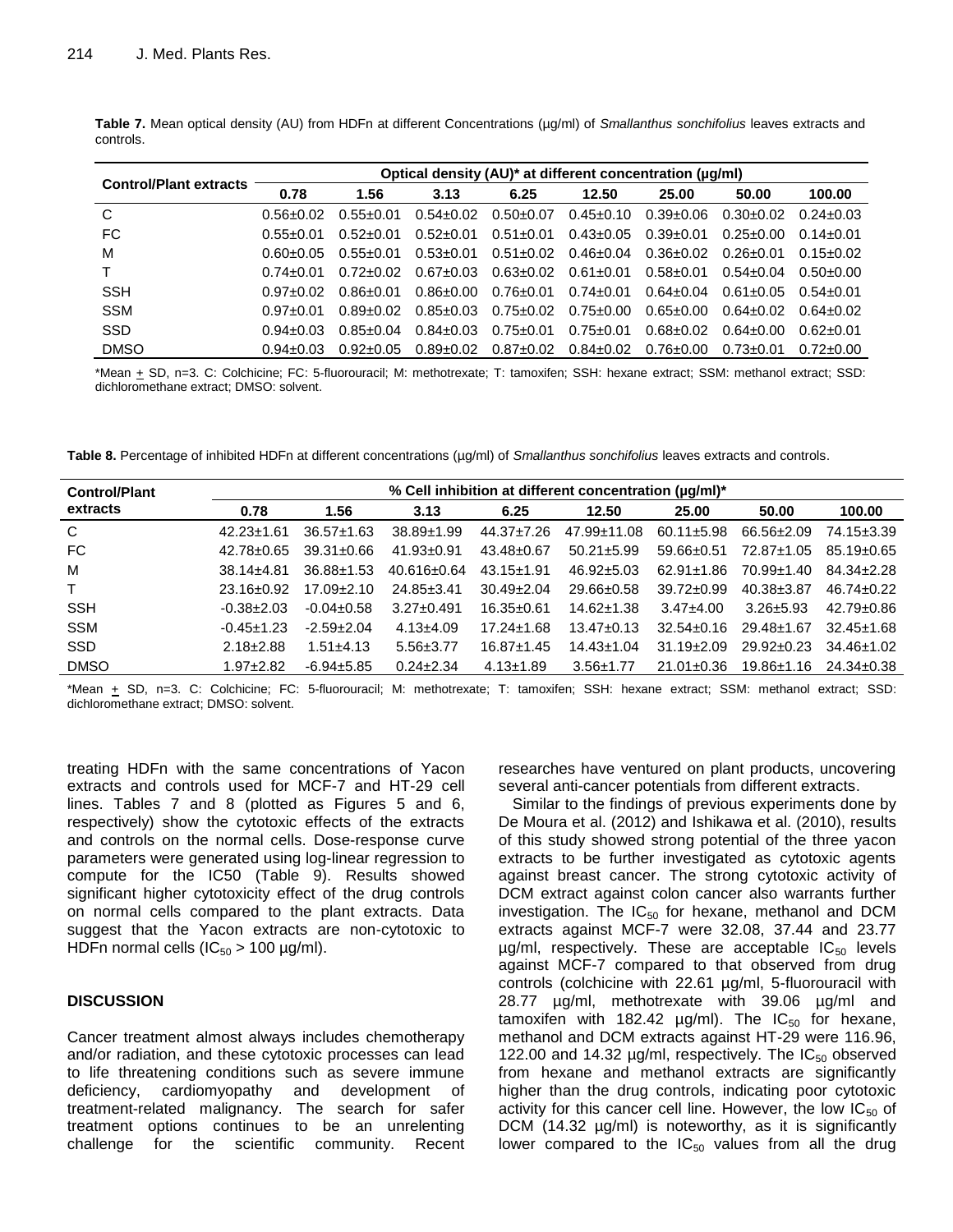

**Figure 5.** Mean optical density (AU) vs. concentration (µg/ml) – HDFn.



**Figure 6.** Percentage cell inhibition vs. concentration (µg/ml) – HDFn.

controls (colchicine with 17.93 µg/ml, 5-fluorouracil with 16.86 µg/ml, methotrexate with 41.53 µg/ml and tamoxifen with 179.89 µg/ml).

The three yacon extracts were also observed to be significantly non-cytotoxic to normal HDFn cells. The  $IC_{50}$ for colchicine, 5-fluorouracil and methotrexate were 7.38, 5.40 and 6.49 µg/ml, respectively. Tamoxifen produced the highest  $IC_{50}$  for the drug controls at 242.19  $\mu$ g/ml, but this value is still lower than those observed from the plant extracts. The  $IC_{50}$  for hexane, methanol and DCM

extracts were 252.23, 601.82 and 678.76 µg/ml, respectively. Further investigations should be done on protective effect and mechanism of action of yacon extracts against these cancer cells (Siriwan et al., 2011; Choi et al., 2004).

The DCM extract outstandingly produced lower  $IC_{50}$ levels compared to drug controls against MCF-7 (except to colchicine) and HT-29. This extract showed the lowest  $IC_{50}$  against HT-29 (14.32 µg/ml), even lower than the  $IC_{50}$  observed from the current drug of choice against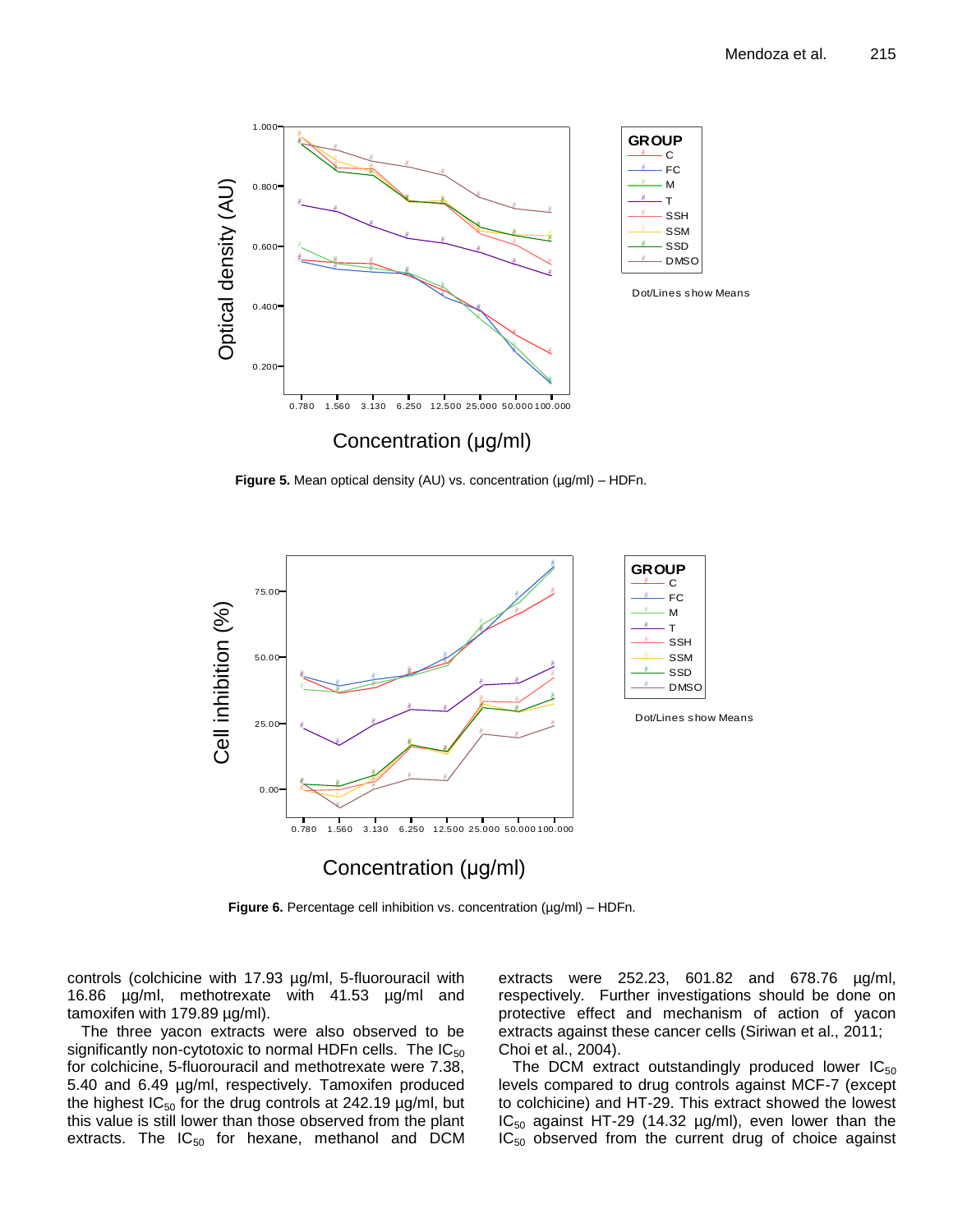| <b>Control/Plant extracts</b> |      |                  | 95%CI   |              | <b>Slope</b>           | 95%CI |              | $IC_{50}$                                                                    |
|-------------------------------|------|------------------|---------|--------------|------------------------|-------|--------------|------------------------------------------------------------------------------|
|                               |      | <b>Intercept</b> | Lower   | <b>Upper</b> | (coefficient for dose) | Lower | <b>Upper</b> | $(\mu g/ml)$<br>7.38<br>5.40<br>6.49<br>242.19<br>252.23<br>601.82<br>678.76 |
| C                             | 0.77 | 34.88            | 29.94   | 39.82        | 7.57                   | 5.73  | 9.40         |                                                                              |
| <b>FC</b>                     | 0.82 | 34.81            | 29.77   | 39.90        | 9.01                   | 7.14  | 10.87        |                                                                              |
| M                             | 0.86 | 31.87            | 27.14   | 36.61        | 9.69                   | 7.94  | 11.45        |                                                                              |
|                               | 0.86 | 19.34            | 16.69   | 21.99        | 5.59                   | 4.60  | 6.57         |                                                                              |
| <b>SSH</b>                    | 0.92 | $-2.94$          | $-6.40$ | 0.52         | 9.57                   | 8.29  | 10.86        |                                                                              |
| <b>SSM</b>                    | 0.88 | $-1.88$          | $-5.48$ | 1.73         | 8.11                   | 6.77  | 9.44         |                                                                              |
| <b>SSD</b>                    | 0.90 | 0.46             | $-2.65$ | 3.57         | 7.60                   | 6.45  | 8.75         |                                                                              |
| <b>DMSO</b>                   | 0.76 | $-4.66$          | $-8.67$ | $-0.66$      | 6.05                   | 4.56  | 7.54         | 8393.45                                                                      |

Table 9. IC<sub>50</sub> values and other dose-response curve parameters against HDFn cells for *Smallanthus sonchifolius* leaves extracts and controls.

C: Colchicine; FC: 5-fluorouracil; M: methotrexate; T: tamoxifen; SSH: hexane extract; SSM: methanol extract; SSD: dichloromethane extract; DMSO: solvent.

colon cancer, 5-fluorouracil (16.86 µg/ml).

### **Conclusion**

Conclusively, results of this study feature the potential anti-cancer activity of Yacon extracts, most exceptionally the DCM extract. These extracts showed significant cytotoxic effect against breast (hexane, methanol and DCM extracts) and colon cancer cells (DCM extract), while exhibiting non-cytotoxic activities on the normal human cells compared to existing cytotoxic drugs. Results of this study merit further investigation particularly on the cytotoxic mechanisms of the extracts, which can also be utilized for development of new medicine against cancer.

# **CONFLICTS OF INTERESTS**

The authors have not declared any conflict of interests

# **ACKNOWLEDGEMENTS**

The authors would like to extend their deepest gratitude to Dr. Eleanor Padla (Project Consultant, Department of Microbiology and Parasitology, College of Medicine, DLSHSI), Dr. Jaime Montoya (PCHRD), Dr. Esperanza Cabrera (Center for Natural Sciences and Environmental Research, DLSU), Reinachelle Dacdac (PCHRD Region IV-A), Sigfredo Mata (College of Pharmacy, DLSHSI), Dr. Melchor Frias (Research Division, DLSHSI, PCHRD Region IV-A), Dr. Alicia Catabay (College of Pharmacy), Ning Lacsa Alindogan (College of Pharmacy, DLSHSI), Judy Laudato (Center for Biopharmaceutical Research), Phannie Bautista (Project Staff, Center for Biopharmaceutical Research) and Sirjohn Gorospe (Project Staff, College of Medicine) for their support and assistance. This research is supported by grant from Philippine College of Health Research and Development (PCHRD) of the Department of Science and Technology.

#### **REFERENCES**

- Baroni S, Suzuki-Kemmelmeieret F, Caparroz-Assef SM, Nakamura RC, Bersani-Amado CA (2008). Effect of crude extracts of leaves of *Smallanthus sonchifolius* (yacon) on glycemia in diabetic rats. Braz. J. Pharm. Sci. 44(Suppl 3):521-530.
- Cancer Research UK (2016). Cancer Statistics Worldwide. Available at: http://www.cancerresearchuk.org/health-professional/cancer Accessed June 2016.
- Cho JY, Kim AR, Jung JH, Chun T, Rhee MH, Yoo ES (2004). Cytotoxic and pro-apoptotic activities of cynaropicrin, a sesquiterpene lactone, on the viability of leukocyte cancer cell lines. Eur. J. Pharm. 492:85- 94.
- Choi NH, Kim JB, Kim JT, Park IS (2012). The Effects of Yacon (*Smallanthus sonchifolius*) Extract on Pancreatic Fibrosis in the Rat. J. Life Sci. 22(7):904-911.
- De Moura NA, Caetano BF, Sivieri K, Urbano LH, Cabello C, Rodrigues MA, Barbisan LF (2012). Protective effects of yacon (*Smallanthus sonchifolius*) intake on experimental colon carcinogenesis. Food Chem Toxicol. 50(8):2902-2910.
- Delgado G, Choque T, da Silva WM, Tamashiro C, Maróstica MR, Pastore GM (2013). Yacon (*Smallanthus sonchifolius*): A Functional Food. Plant Foods Hum. Nutr. 68:222-228.
- Fotakis G, Timbrell JA (2006). In vitro cytotoxicity assays: Comparison of LDH, neutral red, MTT and protein assay in hepatoma cell lines following exposure to cadmium chloride. Toxicol. Lett. 160(2):171- 177. Cite author name in body of work.
- Frank FM, Ulloa J, Cazorla SI, Maravilla G, Malchiodi EL, Grau A, Martino V, Catalán C, Muschietti LV (2013). Trypanocidal Activity of *Smallanthus sonchifolius*: Identification of Active Sesquiterpene Lactones by Bioassay-Guided Fractionation. Hindawi Publishing Corporation, Evid-Based Complement. Altern. Med. 2013:627898.
- Genta S, Cabrera W, Habib N, Pons J, Carillo IM, Grau A, Sánchez S (2009). Yacon syrup: beneficial effects on obesity and insulin resistance in humans. Clin. Nutr. 28(2):182-187.
- Genta SB, Cabrera WM, Mercado MI, Grau A, Catalán CA, Sánchez SS (2010). Hypoglycemic activity of leaf organic extracts from *Smallanthus sonchifolius*: constituents of the most active fractions. Chem. Biol. Interact.185:143-152.
- Ghantous AH, Gali-Muhtasib H, Vuorela NA, Saliba and Darwiche N (2010). What made sesquiterpene lactones reach cancer clinical trials. Drug. Discov. Today 15:668-678.
- Graefe S, Hermann M, Manrique I, Golombek S, Buerkert A (2004). Effects of post-harvest treatment on the carbohydrate composition of